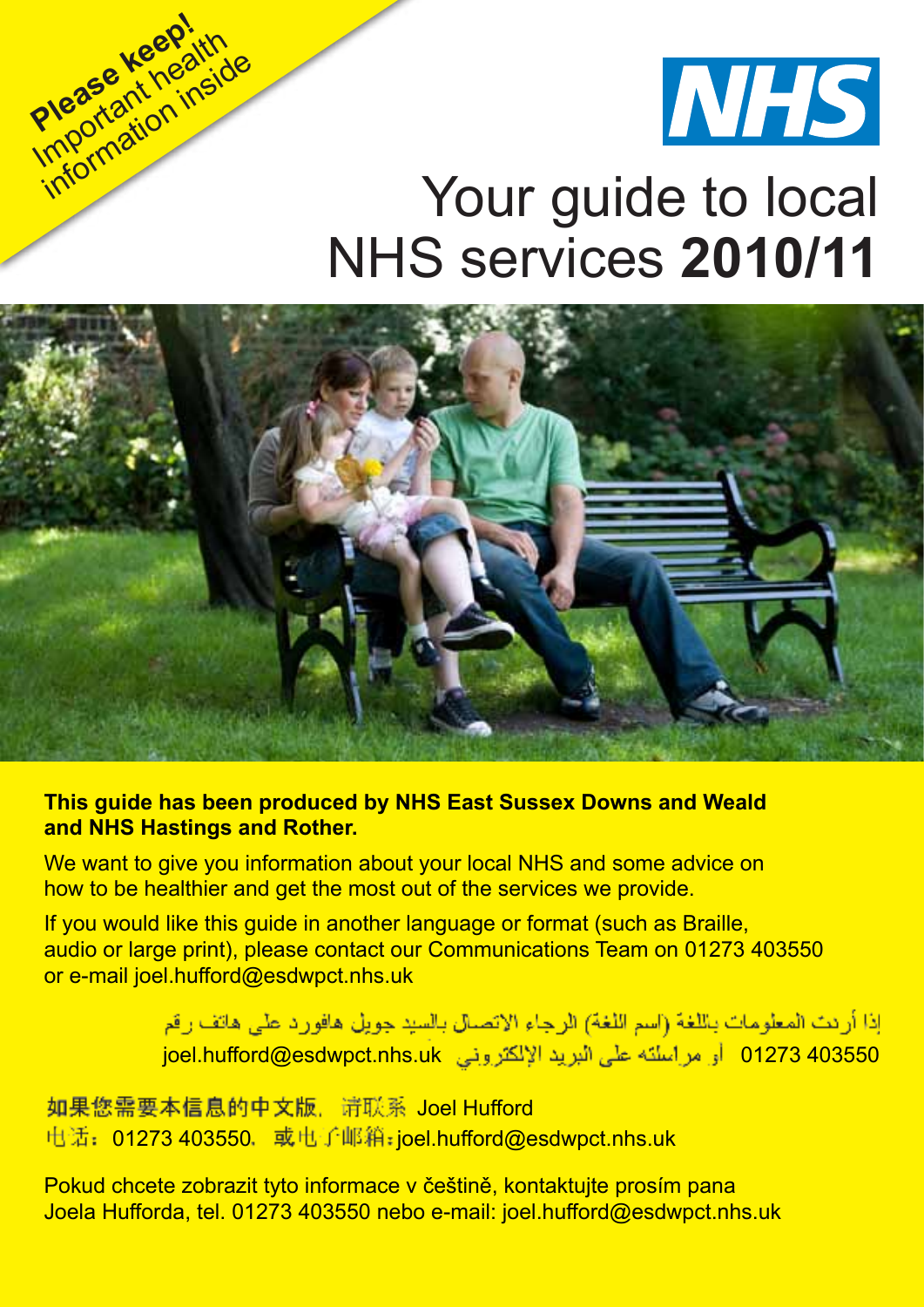## **Contents**

- **3** NHS dentists, Stop Smoking and NHS Choices
- 4 Your local GP
- **5** Eastbourne Station Health Centre and Station Plaza Health Centre (Hastings)
- **6** Having your say
- **7** How your money is spent
- 8 Useful contacts



## Get the right treatment

There are a wide range of health services available locally, so it is important to know where to go to for specific health issues. Here's our guide to getting the right treatment:

**Self care** – Keep some everyday medicines and first-aid materials in your house. This will help you with many common ailments such as colds, coughs, cuts and bruises. Ask your local pharmacist what kind of things you need.

**Local pharmacy** – Your local pharmacist is qualified to provide the medicines your GP gives you a prescription for. They can also give you expert advice, free of charge, on minor illnesses.

**NHS Direct** – You can get expert health advice and information, 24 hours a day, from NHS Direct on tel: 0845 4647 or visit www.nhsdirect.nhs.uk

**GP surgery** – GPs and practice nurses look after your general health needs. They can arrange for you to have specialist treatment if you need it. You can also get flu jabs, prescriptions, medical advice and care from your GP practice.

**Minor injuries** – If you have a minor injury or illness, such as a cut you cannot treat at home, a mild burn, or bruises, you can visit your local Minor Injuries Unit (see Useful Contacts on page 8 for details).

**Accident & Emergency** – Call 999 for emergencies such as loss of consciousness, bad chest pain, serious accidents or loss of a lot of blood. If you or someone else suddenly gets very ill or has a serious accident you can go to your nearest Accident & Emergency Department (see Useful Contacts on page 8 for details).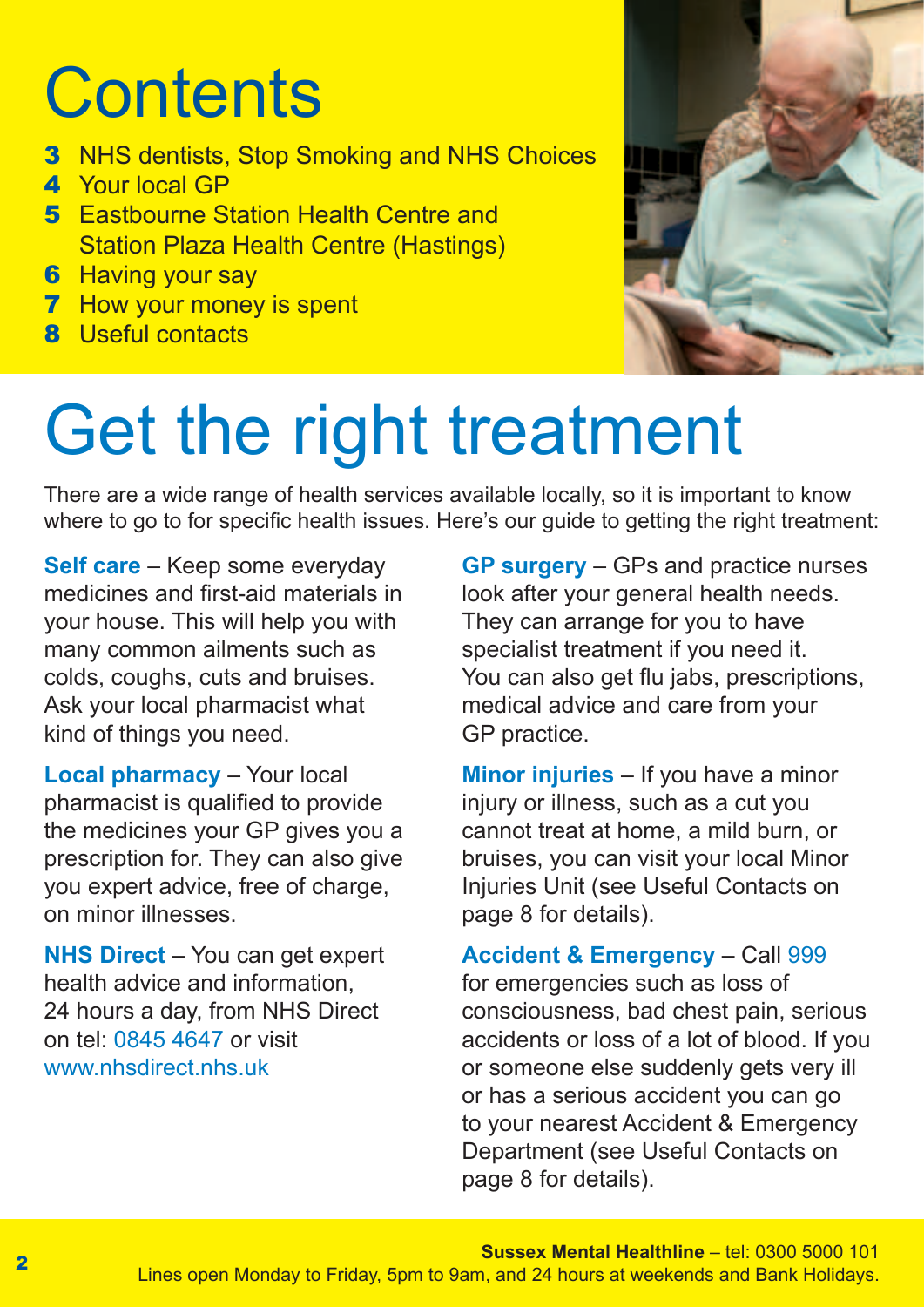### Looking for an NHS dentist?

**If you want to find an NHS dentist, please call the NHS Dental Helpline on tel 0300 1000 899.**

**Lines are open from 8.30am to 5pm, Monday to Friday and calls are charged at a local rate.**

**You can also visit www.nhs.uk**



### **Want to stop smoking?**

**Free NHS advice and support is available. Nicotine Replacement Therapy or NRT (for example, nicotine patches) are also available and free to people who do not have to pay prescription charges. Call the East Sussex Stop Smoking Service on tel** 0800 917 8896**.**

### **Being referred to hospital?**

**If your GP thinks you need to be seen by a specialist at a hospital or clinic you can choose from a list of hospitals. You can also pick the date and time of your appointment. Everyone has a choice, no matter where you live or which doctor you see. Ask your doctor about this or visit the NHS Choices website** www.nhs.uk **for full details.**

The **Sussex Mental Healthline** is a telephone service providing support and information to anyone experiencing mental health problems, including stress, anxiety and depression. It is also available to carers and healthcare professionals, as well as anyone concerned about the mental health of a friend or relative. 3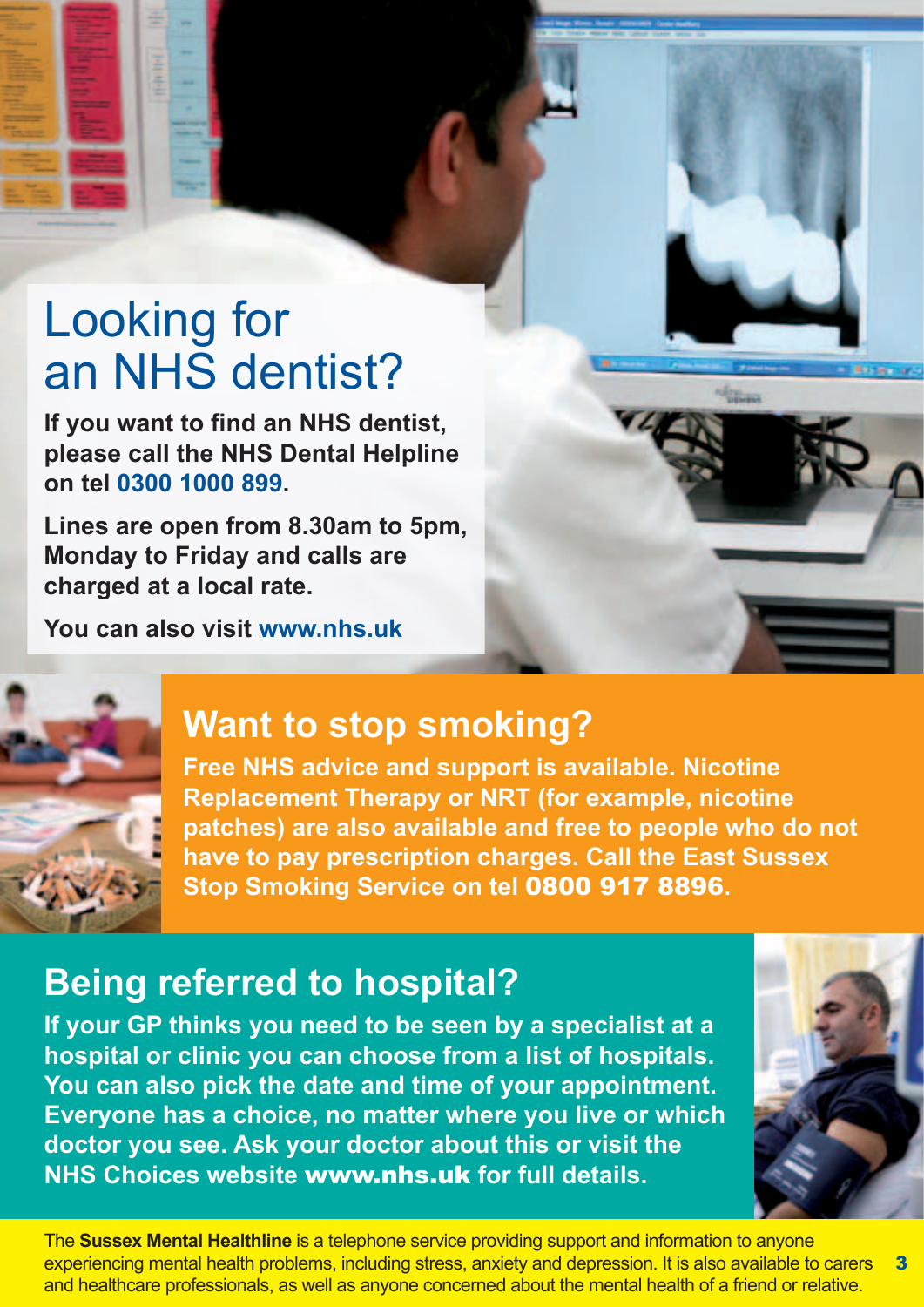# Your local doctor





### **Registering with or changing GPs**

If you are not registered with a doctor or would like to change your GP, you can find out about GP surgeries in your area, the services they offer and opening times by calling NHS Direct on tel 0845 4647 or by visiting the NHS Choices website at www.nhs.uk

### **Extended opening hours at GP surgeries**

We have been working with local GP surgeries to get

agreement for them to stay open for longer, giving you the opportunity to see a doctor early in the morning or during the evening, or at the weekend.

More than 75% of the GP surgeries in your area now offer appointments outside normal working hours.

To find out more call NHS Direct on tel 0845 4647 or visit NHS Choices at www.nhs.uk

### **Out of hours GP care**

If you need to see a doctor urgently when your local surgery is shut, you should telephone your GP surgery and listen to the recorded message for details of how to contact the out of hours service.

### **Patient survey**

A survey of local patients is carried out every year by an independent company to find out what people think about primary care services, for example, GPs.

This year's survey showed that our overall performance was good.

94% of those surveyed in the East Sussex Downs and Weald area and 93% in Hastings and Rother said they were satisfied with local GP services,

compared with an average across England of 91%.

#### **Things we did well on (when compared with other PCTs)**

- **Firequency of seeing** preferred doctor.
- Satisfaction with care received at surgery.

#### **Things we need to work on (when compared with other PCTs)**

- $\blacksquare$  Satisfaction with opening hours.
- Ease of getting through on the phone.

#### **How we plan to make further improvements**

■ We will also look at the survey results for each GP practice so we can pick out those that are doing well and use them as good examples. We will also encourage, as part of their annual review, those GP surgeries that need to get better in some areas.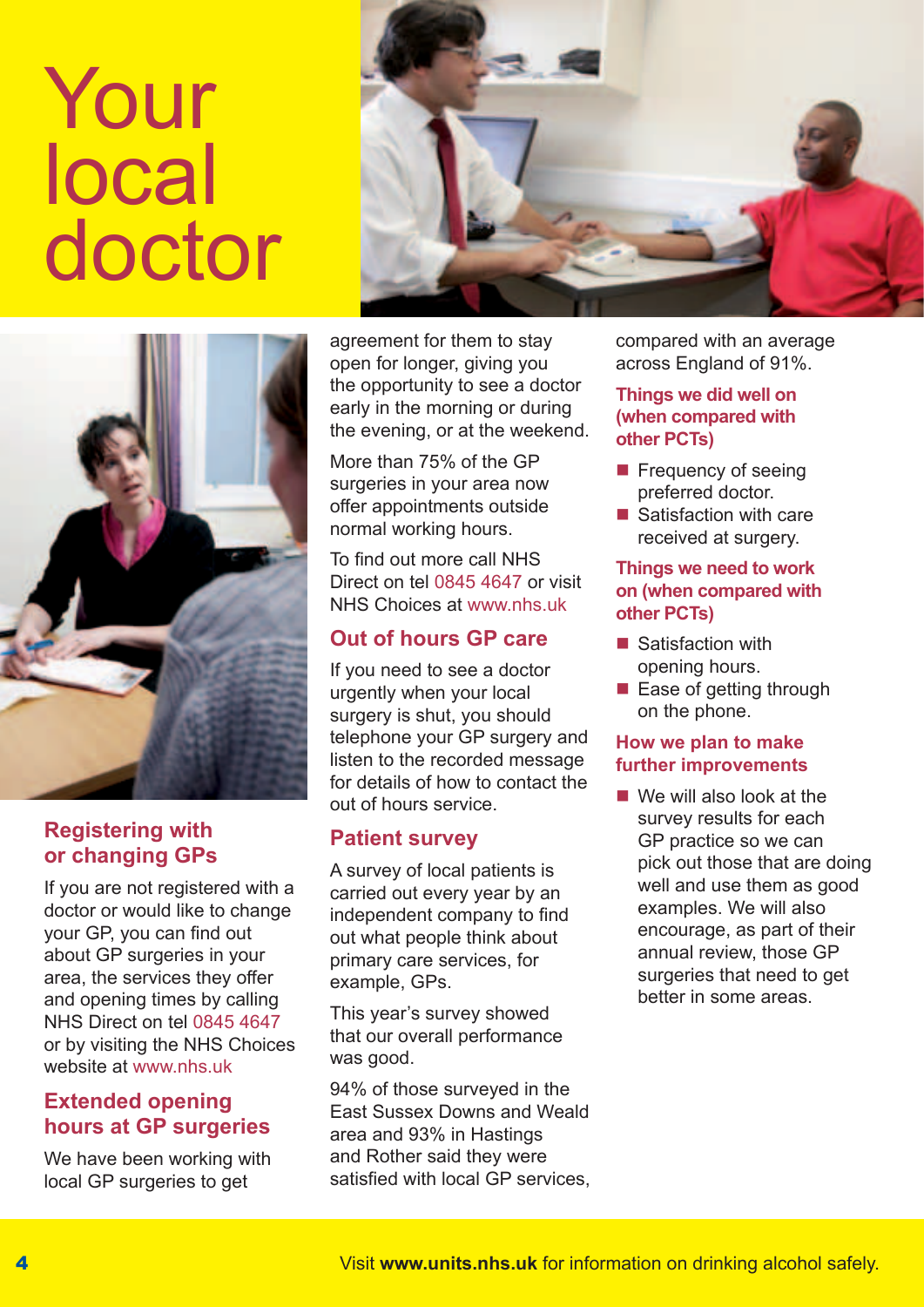### Eastbourne Station **Health Centre**

Eastbourne Station Health Centre opened in November 2009.

Local people are able to register as patients, just like any other GP practice.

The centre also offers a 'walk-in service' enabling people to see a GP or nurse from 8am to 8pm, seven days a week.

This service is available to anyone, including:

- **People who live in Eastbourne but are not registered** with a GP or are registered at another practice in the area.
- **People who work in Eastbourne but do not live in the town.**
- Tourists and other visitors to Eastbourne.

**Please call tel 01323 726650 for more information.**





### Station Plaza Health Centre, **Hastings**

The new £16 million Station Plaza Health Centre, which is next door to Hastings Railway Station, opened in May 2010.

The building houses five GP practices, including the new Hastings Walk In Centre.

The Walk In Centre allows anyone, regardless of whether they are a registered patient or not, to see a GP or nurse from 8am to 8pm, seven days a week.

Please call tel 01424 884410 for further information.

For detailed information on all the services at Station Plaza Health Centre, please visit www.hastingsandrother.nhs.uk/ your-services/station-plaza-health-centre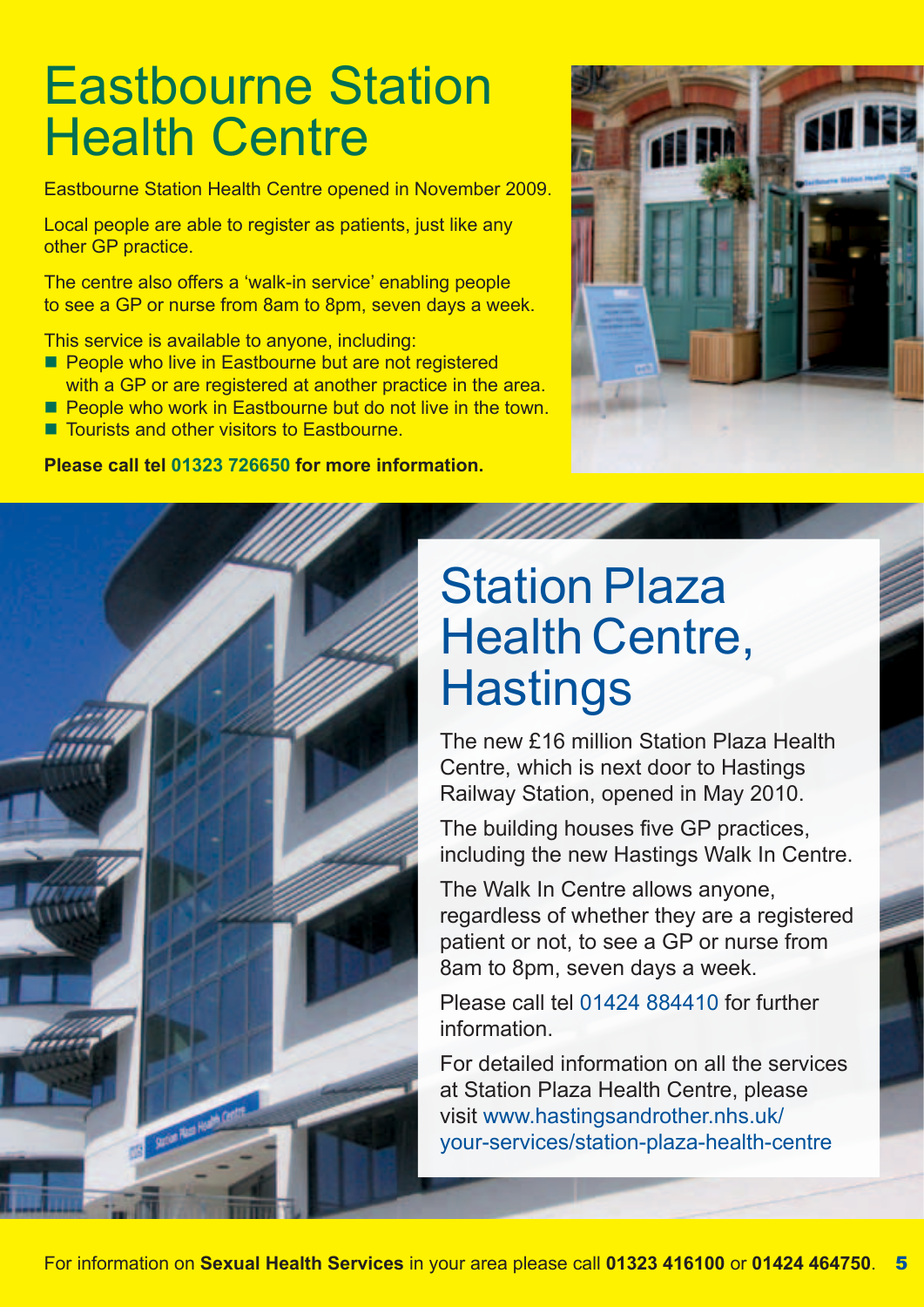# Get involved

**To help us give you and your family the best possible healthcare, we need you to tell us what you think of local health services so we can make improvements and plan for the future.**



**The East Sussex Health User Bank (HUB) is a way for you to get more involved, when you want to, and help to make sure that local people have a voice in how health services are provided in East Sussex.**

### **Why should I join the HUB?**

We have set up this membership register to help people have more influence on local health services. HUB members get involved in lots of different ways.

Some people do a little and others do more – it is up to you.

You tell us what you are interested in and what kind of involvement you would like.

Some activities can be done by post, email or on the internet, but there are also times when you can take part in face-to-face activities.

You are always free to say 'No' when we contact you if you don't want to take part for any reason.

To find out more, or register, please call tel 01273 403567.

### **Your views matter**

- We use your suggestions, comments and complaints about local health services to help us understand what we are getting right and what needs to improve.
- $\blacksquare$  If you are unhappy with the service you have received, please tell the staff straight away – they will try to help sort it out as soon as possible.
- $\blacksquare$  If you are not happy with the response you can contact the Patient Advice and Liaison Service (PALS). (See Useful Contacts on page 8 for details).
- $\blacksquare$  If you are still not happy with the response or feel that you wish to make a formal complaint, you can call tel 01273 485300 or fax 01273 485400, or

you can e-mail esdw-pct. patientrelations@nhs.net or hr-pct.patientrelations@ nhs.net.

- $\blacksquare$  If you are not happy with the response you can refer your complaint to the Parliamentary and Health Service Ombudsman who can be contacted via tel 0345 015 4033 or e-mail phso.enquiries@ ombudsman.org.uk
- The Ombudsman **will only consider complaints once the local procedure has been exhausted.**

### **Independent help and advice**

ICAS is the Independent Complaints Advocacy Service. It is an independent and confidential service. It supports and helps people who want to make a complaint about NHS care or treatment. An advocate (someone who speaks for you) will make sure your view is heard. They can help with things like making phone calls, writing letters or going to meetings.

To contact ICAS, please call tel 01892 540490 or e-mail tunbridgew.icas@seap.org.uk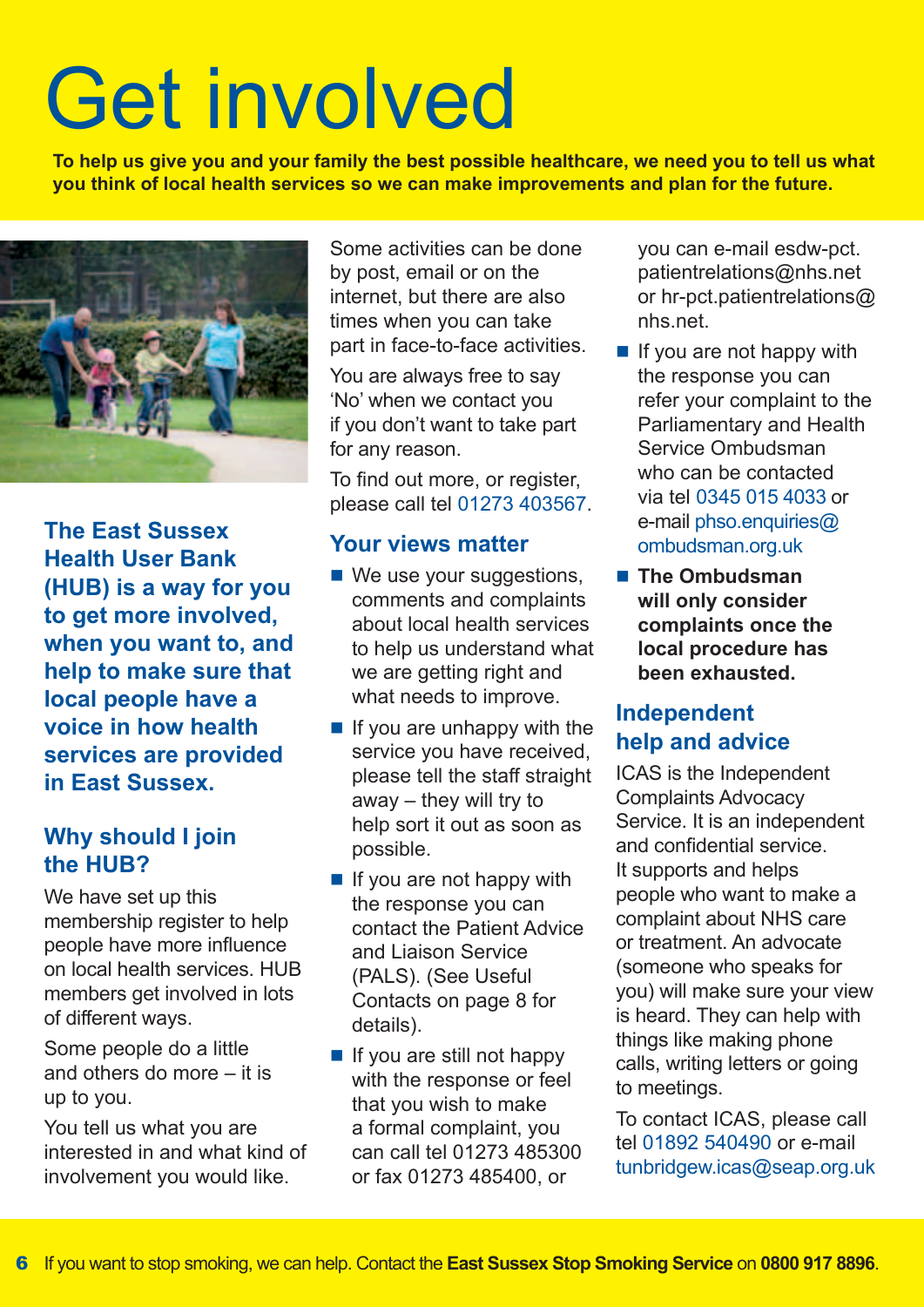## Who we are and what we do

If you live in East Sussex, or have a GP in the area, then NHS East Sussex Downs and Weald and NHS Hastings and Rother are responsible for commissioning (buying) the health services you need. As a result of the changes to the NHS, which were announced by the Government in July 2010, Primary Care Trusts, including

NHS East Sussex Downs and Weald and NHS Hastings and Rother, will cease to exist from April 2013 with groups or consortia of local GPs taking over commissioning services. We are working closely with GPs to ensure a smooth transition to the new setup so that patients continue to get the best possible care.

### **How your money is spent**

During 2009/10 **NHS East Sussex Downs and Weald** spent a total of **£538 million** funding local NHS services for a population of 326,000.



- **Purchase of healthcare services** from hospitals............ **£321 million(m)** / **60%**
- Work undertaken by family doctors / GPs ............. **£51m** / **9.5%**
- Work undertaken by dentists ....... **£18m** / **3%**
- Work undertaken by pharmacists... **£6m** / **1%**
- Work undertaken by opticians..... **£3m** / **0.5%**
- Medicines prescribed by GPs .... £59m / 11%
- **Organisational costs, such as pay for** PCT staff, as well as support and estates costs................................. **£22m** / **4%**
- Cost of running Community Services and Community Hospitals across East Sussex................................ **£58m** / **11%**

During 2009/10 **NHS Hastings and Rother** spent a total of **£323 million** funding local NHS services for a population of 170,000.



- **Purchase of healthcare services** from hospitals............ **£203 million(m)** / **63%**
- Work undertaken by family doctors / GPs ............. **£27m** / **8.5%**
- Work undertaken by dentists ....... **£10m** / **3%**
- Work undertaken by pharmacists... **£4m** / **1%**
- **Work undertaken** by opticians ................... **£2m** / **less than 1%**
- Medicines prescribed by GPs.... **£36m** / **11%**
- **Organisational costs, such as pay** for PCT staff, and including reserves for unexpected costs .................... **£17m** / **5%**
- **Payment to NHS ESDW** for Community Services............ **£24m** / **7.5%**

### **How we are doing**

You can find out how NHS East Sussex Downs and Weald and NHS Hastings and Rother, as well as other local NHS organisations, are performing from the Care Quality Commission's website **www.cqc.org.uk**

You can get the latest on our work to reduce infections, like MRSA and C-difficile, by visiting Tou can get the latest on our work to require infections, like without and C-unlicite, by visiting  $\frac{1}{7}$  our websites (see Useful Contacts on page 8 for details) and viewing our latest board papers.